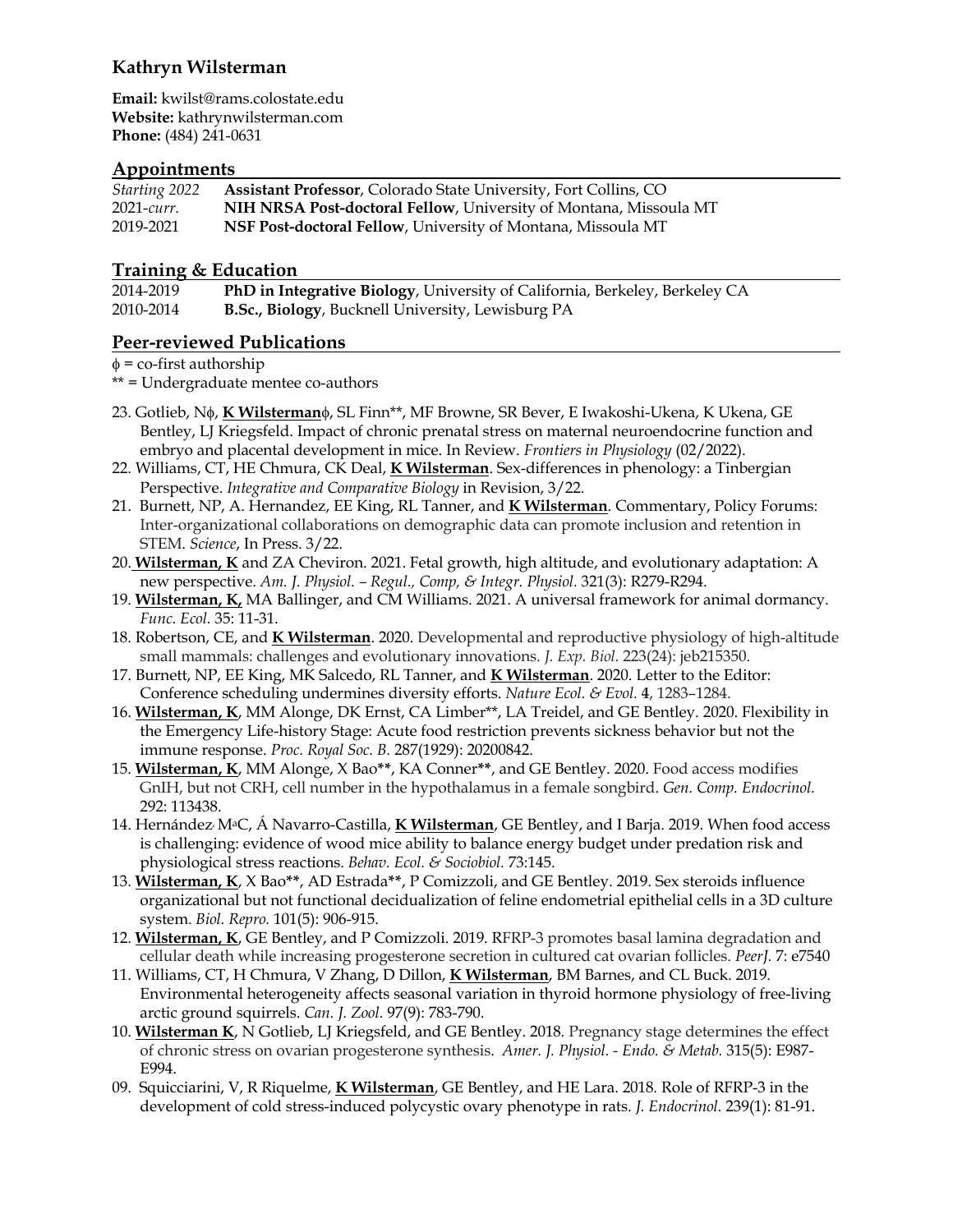- 08. Grant, AD, **K Wilsterman**, BL Smarr, and LJ Kriegsfeld. 2018. Evidence for a coupled oscillator model of endocrine ultradian rhythms. *J. Biol. Rhy.* 33(5): 475-496.
- 07. **Wilsterman, K**, RM Calisi, NL McGuire, and GE Bentley. 2018*.* "Seasonality: Hormones and Behavior." Chapter in: *Encyclopedia of Animal Behavior, 2nd Edition* Ed. J Choe, Ed. RJ Nelson. Academic Press, Elsevier.
- 06. **Wilsterman, K**, A Pepper\*\*, and GE Bentley. 2017. Low glucose availability stimulates progesterone production by mouse ovaries in vitro. *J. Exp. Biol.* 220, 4583-4588 doi:10.1242/jeb.164384
- 05. Bentley, GE, **K Wilsterman**, DK Ernst, SE Lynn, MJ Dickens, RM Calisi, LJ Kriegsfeld, D Kaufer, AC Geraghty, D viviD, NL McGuire, and K Tsutsui. 2017. Neural versus gonadal GnIH: Are they independent systems? A mini-review. *Integr. & Comp. Biol.* (6):1194-1203. DOI: 10.1093/icb/icx085.
- 04. Williams, CT, **K Wilsterman**, V Zhang\*\*, J Moore, BM Barnes, and CL Buck. 2016. The secret life of ground squirrels: accelerometry reveals sex-dependent plasticity in above-ground activity. *Royal Soc. Open Sci.* 3: 160404. DOI: 10.1098/rsos.160404
- 03. **Wilsterman, K**, CT Williams, BB Barnes, and CL Buck. 2015. Energy regulation in context: Free-living female arctic ground squirrels modulate the relationship between thyroid hormones and activity among life history stages. *Horm. & Behav.* 75: 111-119*.*
- 02. **Wilsterman, K**, AD Mast, TH Luu, and MF Haussmann. 2015. The timing of embryonic exposure to elevated temperature alters stress endocrinology in domestic chickens (*Gallus domesticus*). *Gen. Comp. Endo.* 212: 10-16*.*
- 01. Williams, CT, **K Wilsterman**, AD Kelley, AR Breton, H Stark, MM Humphries, AG McAdam, BM Barnes, S Boutin, and CL Buck. 2014. Light loggers reveal weather-driven changes in the daily activity patterns of arboreal and semi-fossorial rodents. *J. Mamm.* 95: 1230-1239.

## **External Awards**

|          | External Awards                                                                  |           |
|----------|----------------------------------------------------------------------------------|-----------|
|          | 2020-22 National Institute of Health R15 AREA Award (1 R15 HD103925 01)          | \$440,715 |
|          | "Understanding the etiology of altitude-related obstetric complications through  |           |
|          | evolutionary adaption"                                                           |           |
|          | Co-Investigator with PI Zachary A. Cheviron                                      |           |
|          | <b>Other Grants and Fellowships</b>                                              |           |
|          | 2021 - NIH NRSA F32 Fellowship - "Understanding the etiology of altitude-related | \$69,545  |
|          | obstetric complications through evolutionary adaption"                           |           |
| $2019 -$ | <b>National Science Foundation Post-Doctoral Fellow</b>                          | \$138,000 |
|          | <b>UNVEIL Post-Doctoral Fellowship (Declined)</b>                                | Declined  |
|          | Life Sciences Research Foundation Post-Doctoral Fellow (Declined)                | Declined  |
|          | <b>UNVEIL Research Support</b>                                                   | \$30,000  |
| $2018 -$ | Phi Beta Kappa Graduate Fellowship                                               | \$7,500   |
|          | <b>Graduate Student Research Allocation Committee Research Funds</b>             | \$300     |
|          | <b>BURET NIH Workshop Series Participant</b>                                     | \$500     |
| $2017 -$ | <b>Graduate Student Research Allocation Committee Travel Funds</b>               | \$250     |
|          | <b>Graduate Student Research Allocation Committee Research Funds</b>             | \$300     |
|          | <b>SICB Grant-in-Aid of Research</b>                                             | \$980     |
|          | <b>Integrative Biology Summer Research Award</b>                                 | \$1,750   |
| $2016 -$ | <b>SMART (Student Mentoring and Research Teams) Mentor</b>                       | \$2,837   |
|          | <b>Graduate Division Conference Travel Grant</b>                                 | \$900     |
|          | Sigma Xi Local Chapter Grants-in-Aid of Research (GIAR)                          | \$500     |
|          | <b>Integrative Biology Summer Research Award</b>                                 | \$1,750   |
|          | <b>SMART (Student Mentoring and Research Teams) Project Funding</b>              | \$1,466   |
|          | <b>Graduate Student Research Allocation Committee Research Funds</b>             | \$300     |
| $2015 -$ | <b>National Science Foundation Graduate Research Fellow</b>                      | \$102,000 |
|          | <b>Graduate Student Research Allocation Committee Travel Funds</b>               | \$250     |
|          | 2014 - Jo Gayle Howard Fellowship                                                | \$25,000  |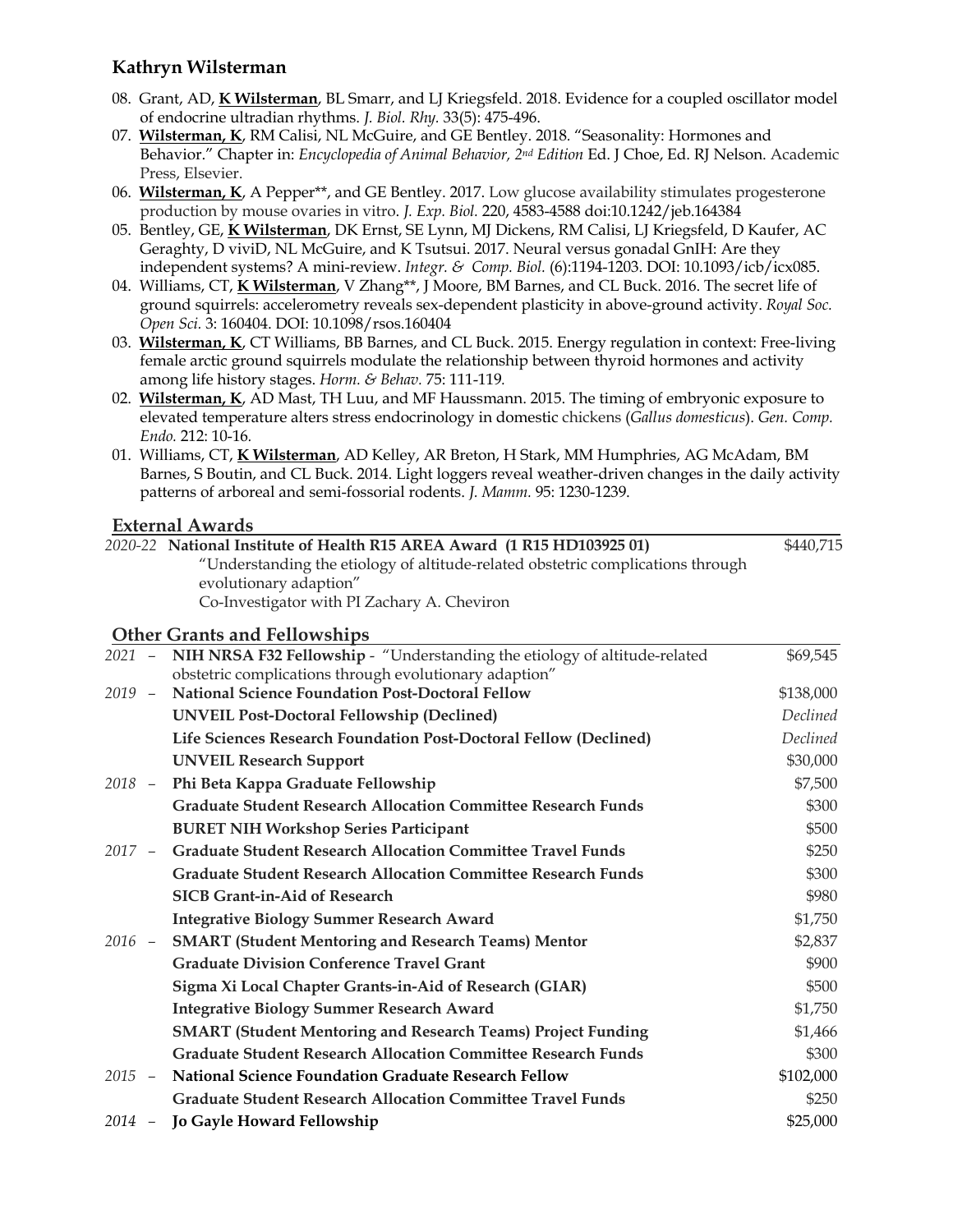#### *2013 –* **National Science Foundation Research Experience for Undergraduates** \$5,000

#### **Awards and Honors**

- *2016* **Outstanding Graduate Student Instructor Award**
- *2014 –* **Eleanor D. Decker Prize for Women** Awarded to the woman of the graduating class who best represents the ideals of intellectual maturity, personal conviction, and strength of character

### **Teaching Experience**

*Cell and Molecular Biology,* Guest lecturer, Las Positas Community College (2018) *Comparative Animal Physiology,* Graduate Student Instructor, UC Berkeley (2015) *Comparative Endocrinology,* Graduate Student Instructor, Guest Lecturer, UC Berkeley (2014) *Hormones and Behavior,* Guest lecturer, UC Berkeley (2018) *Human Endocrinology*, Guest lecturer, University of San Francisco (2016, 2017) *Neurobiology of Stress,* Graduate Student Instructor, UC Berkeley (2018)

### **Mentorship and Advising**

| Programs for which I have mentored students:                                |             |
|-----------------------------------------------------------------------------|-------------|
| National Institutes of Health, Bridges to Baccalaureate program Summer 2018 |             |
| SICB Broadening Participation Meeting Mentorship program                    | Jan. 2018   |
| Student Mentoring and Research Teams (SMART) program                        | Summer 2016 |

*Undergraduate research assistant mentees* (UCB – UC Berkeley; UM – Univ. of Montana) **<sup>p</sup>**poster presentation**; \*\***manuscript co-author; **§** honors thesis mentees

Jaclyn Lai (UCB) Alvin Balmeo (UCB) Aimee Pepper (UCB) **p\*\*§** Laura Reynolds (UCB) Kirksey Cunningham (UM) **p§\*\*** Jacob Albright (UM)

Emily Tang (UCB) Rita Bao (UCB) **\*\*** Cody Limber (UCB) **p§\*\*** Kristin Conner (UCB) **p§\*\*** Michael Sleeting (UM) **<sup>p</sup>** Allegra Estrada (UCB) **p\*\*** Hannah Johnson (UM) **p§** Madison Atlas (UM)

### **Professional Service**

**Assistant Editor (non-divisional)**, Integrative and Comparative Biology (2021) **Guest Editor**, NSF Jumpstart Biology Initiative, Integrative and Comparative Biology (2021) **Reviewer for Journals (Manuscripts):** Acta Biochimica et Biophysica Sinica (1), Behavioral Ecology (1), Biology Letters (1), Conservation Physiology (1), General and Comparative Endocrinology (4), Journal of Assisted Reproduction and Genetics (1), Journal of Zoology (1), Molecular and Cellular Endocrinology (1), PeerJ (1), Physiological and Biochemical Zoology (1), Scientific Reports (1) **Society Affiliations:** Society for the Study of Reproduction (2015 – Curr.), Society of Integrative and Comparative Biology (2013 – Curr.)

### **Professional Development**

*2020 –* **Indigenous Mentoring Program Workshop**; facilitated sessions focused on sharing "knowledge about cultural humility, visiting Native students' home communities, establishing and sustaining healthy mentor-mentee relationships, and campus and community-wide services and programs available for American Indian and Alaska Native students". Organized by Univ. of Montana Office of Organizational Learning and Development.

**Summer Institute on Scientific Teaching**; four-day workshop focused on "evidence-based active learning strategies" to "expand and sharpen participants' teaching skills". Organized by Howard Hughes Medical Institute, the Yale Center for Teaching and Learning, and the Helmsley Charitable Trust.

*2018 –* **BURET (Bring out the Best in your Undergraduate Researchers: Teaching & Mentoring in Chemistry & Biology Labs) Workshop Series;** NIH-supported workshop series for graduate students and post-doctoral scholars interested in undergraduate teaching and mentoring.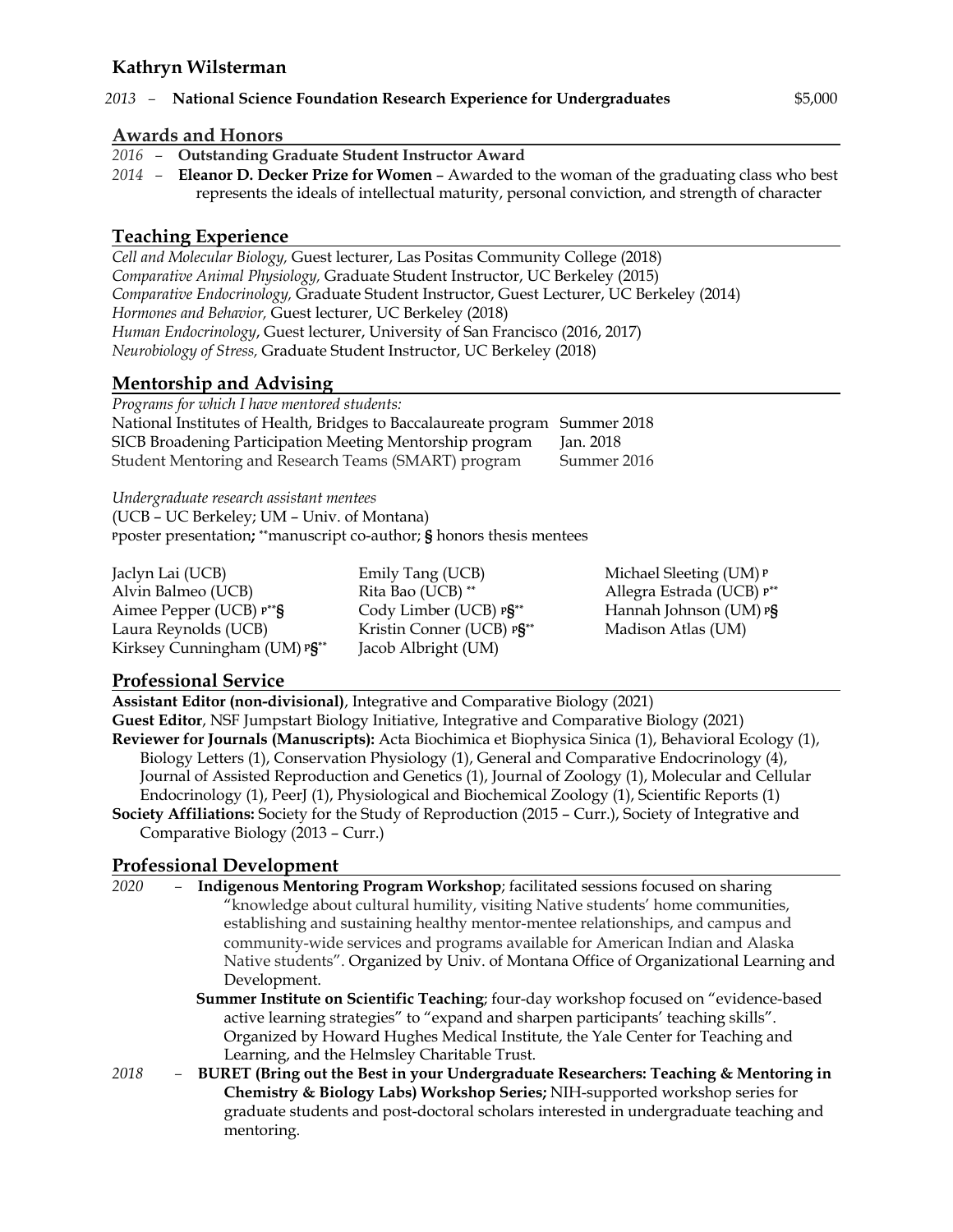*2015-18 –* **Certificate in Teaching and Learning in Higher Education**; *Completed Fall 2018*. Graduate Student Instruction Teaching & Resource Center.

#### **Outreach & Service**

| 2019-curr. | Conferences and Broadening Participation Working Group, Founding Member      |
|------------|------------------------------------------------------------------------------|
| 2015-2019  | UC Berkeley Expanding Your Horizons Conference (Volunteer & Committee Chair) |
| 2016-2017  | Episode for The Graduates, Radio Talk Show on KALX 90.7                      |
|            | https://shows.acast.com/the-graduates/episodes/kate-wilsterman               |
| 2014-2016  | Bay Area Scientists in Schools (BASIS) Volunteer                             |

### **Invited Talks**

**Wilsterman, K,** and ZA Cheviron. 2022. *Talk title TBD.* FASEB/Endocrine Society's "Stressed or Stressed Out: The Conference on Mechanisms of Allostasis". New Orleans, LA.

**Wilsterman, K***.* 2021**. Invited seminar.** Colorado State University, Fort Collins. **Wilsterman, K***.* 2021**. Invited seminar.** Gonzaga University.

#### **Contributed Conference Presentations**

\*\* = Undergraduate mentee co-authors

- **Wilsterman, K**, EC Moore, JM Good, and ZA Cheviron. 2022. *Placental gene networks underlying fetal growth restriction at high altitudes*. Society for Integrative and Comparative Biology, Phoenix, AZ.
- Cunningham, KC\*\*, **K Wilsterman**, and ZA Cheviron. 2022. *Gestating at altitude: How do maternal physiology and evolutionary adaptation influence fetal growth.?* Poster. Society for Integrative and Comparative Biology, Phoenix, AZ.
- Johnson, HC\*\*, **K Wilsterman**, JM Good, and ZA Cheviron. 2021. *Does adaptation to high altitude affect hypoxia-dependent structural plasticity of the placenta?*. Poster. Society for Integrative and Comparative Biology, Washington, DC (Meeting moved to virtual format).
- Gotlieb, N, **K Wilsterman**, SL Finn, M Browne, D Hu, D Cornejo, G Hutchinson, E Iwakoshi-Ukena, K Ukena, GE Bentley, and LJ Kriegsfeld. 2020. *Neural circuits and hormonal mechanisms underlying the negative impact of stress on pregnancy outcomes*. Poster. The Endocrine Society's Annual Meeting. San Francisco, CA.
- **Wilsterman, K,** MM Alonge, DK Ernst, CA Limber\*\*, LA Treidel, and GE Bentley. 2019. *A test of the energy limitation hypothesis: acute food restriction prevents sickness behavior but not the immune response in female zebra finches*. Talk. Society for Integrative and Comparative Biology, Tampa, FL. **Selected for Best Student Presentation Competition** (Division of Ecoimmunology and Disease Ecology).
- Hernández, MaC, Á Navarro-Castilla, **K Wilsterman**, GE Bentley, and I Barja. 2019. *How does predation risk and physiological stress response explain energy budget balance in a free-ranging rodent?* Poster. Ecology and Behaviour. Toulouse, France.
- **Wilsterman, K,** GE Bentley, and P Comizzoli. 2019. *RFRP-3 Promotes Cell Death and Basal Lamina Degradation in Cultured Cat Ovarian Follicles.* Poster. Society for the Study of Reproduction, San Jose, CA.
- Estrada, AD\*\*, **K Wilsterman**, P Comizzoli, and GE Bentley. 2019. *Sex steroids alter 3D growth of feline endometrial cells in vitro*. Poster. Society for Integrative and Comparative Biology. Tampa, FL.
- **Wilsterman, K**, M Ballinger, and CM Williams. 2018. *Winter dormancy in insects and mammals*. Talk. Society for Integrative and Comparative Biology, San Francisco, CA.
- **Wilsterman, K,** N Gotlieb, P Comizzoli, GE Bentley, and LJ Kriegsfeld. 2017. *How does chronic stress affect ovarian function during pregnancy?* Poster. Society for the Study of Reproduction, Washington, DC.
- **Wilsterman, K**, N Gotlieb, LJ Kriegsfeld, and GE Bentley. 2017. Mapping the ovarian pathways involved in stress-induced reproductive dysfunction in mice. Poster. Society for Integrative and Comparative Biology. New Orleans, LA.
- Pepper, AW\*\*, **K Wilsterman**, and GE Bentley. 2017. *Outside of the axis: the mammalian ovary as a distinct physiological cue integration center*. Poster. Society for Integrative and Comparative Biology. New Orleans, LA.